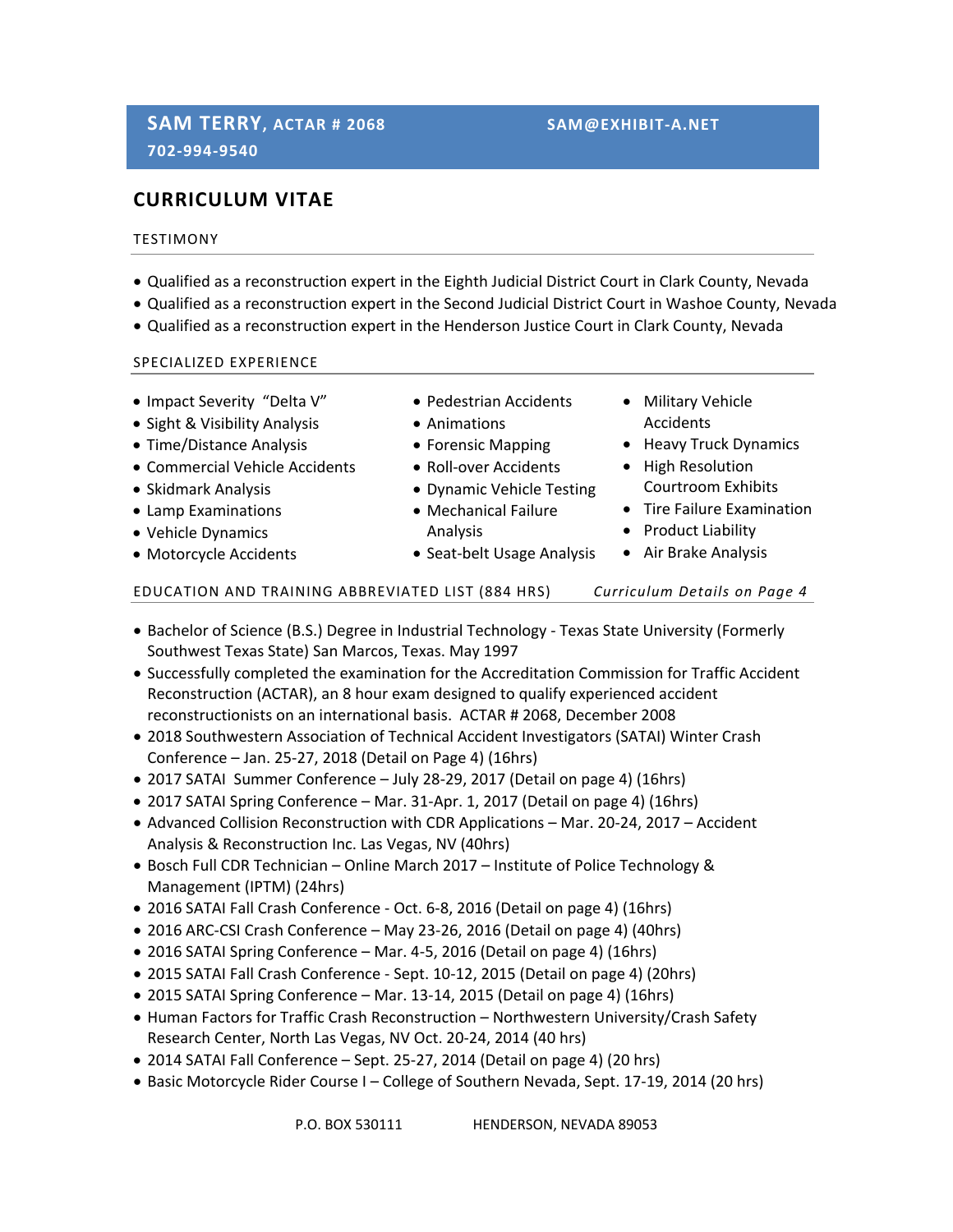# **SAM TERRY, ACTAR # 2068 SAM@EXHIBIT‐A.NET 702‐994‐9540**

- Tire Mechanics & Inspection Forensic Tire Examination by Thomas Giapponi Glendale, AZ, Sept. 2014 (20 hrs)
- 2014 SATAI Spring Conference Mar. 14-15, 2014 (Detail on page 4) (16hrs)
- Optics, Lighting & Visibility for the Forensic Investigator , Fishers, IN Aug. 19‐23, 2013 (40 hrs)
- 2012 SATAI Fall Conference Sept. 28‐29, 2012 (Detail on page 4) (16 hrs)
- ARAS360HD Advanced 3d Computer Animation May29‐1, 2012 (24 hrs)
- ARAS360 Advanced 3d Computer Diagramming Jan. 4-6, 2011 (24 hrs)
- Advanced Auto Pedestrian Collision Reconstruction (IV) North Las Vegas, NV, November 2010 (40 hrs)
- 2011 SATAI Spring Conference March 11-12<sup>th</sup>, 2011 (Detail on page 4)(8 hrs)
- 2010 ARC-CSI Crash Conference May 24-27, 2010 (Detail on page 4) (28 hrs)
- 2009 SATAI Summer Conference July 10-11<sup>th</sup>, 2009 (Detail on page 4)(16 hrs)
- 2009 ARC-CSI Crash Conference June 1-4, 2009 (Detail on page 4) (32 hrs)
- ACTAR Prepatory Course, SSR Training, Natick, MA Oct. 6-9, 2008 (32 hrs)
- 2008 ARC-CSI Crash Conference June 2-5, 2008 (Detail on page 4)(32 hrs)
- Leica Scan Station Training Training on the Leica Scan Station 1 and corresponding Cyclone software. Long Beach, CA, October 2007 (16 hrs)
- Vehicle Accident Reconstruction Methods, SAE Intl., Detroit, MI, Aug. 2005 (16 hrs)
- Conducting Vehicle Handling Maneuvers ‐ Hands‐on training course with Doug Milliken, Carson City, NV, June 2005 (16 hrs)
- Heavy Truck Handling Symposium, SAE Intl., Greenville SC, May 2005 (24 hrs)
- Passenger Vehicle Rollover, Causes, Prevention and Injury Prevalence, SAE International, Scottsdale, AZ, April 2002 (16 hrs)
- Vehicle Dynamics for Passenger Cars and Light Trucks, SAE International, Detroit, MI, June 2001 (24 hrs)
- Hydraulic Brake Systems, SAE Intl., February 2001 (24 hrs)
- Commercial Vehicle Inspection / Investigation, Texas A&M University, Houston, TX, October 1999 (40 hrs)
- Accident Investigation II, Northwestern University, Evanston, IL, Oct. 1998 (80 hrs)

## AFFILIATIONS, PUBLICATIONS, LICENSES AND CLEARANCES

- "Recent Advancements in Crash Animations Make Them Affortdable", April 2012, Attorney at Law Magazine
- "Evaluation of Motorcycle Braking System Performance & Characteristics Relative to Current Regulatory Standards" July/Aug 2010, Accident Reconstruction Journal
- "A Discussion on Using a Pendulum as a Method for Impact Testing Vehicle Sub‐systems" SAE 2002‐01‐0687
- Commercial Drivers License CDL-A, endorsements for Doubles, Tripples and Tankers
- Motorcycle License "M"
- US Military "Secret" Security Clearance
- Member, Accident Reconstruction Network (ARC Network)
- Member, Southwestern Association of Technical Accident Investigators (SATAI)
- Member, International Network of Collision Reconstructionists (INCR)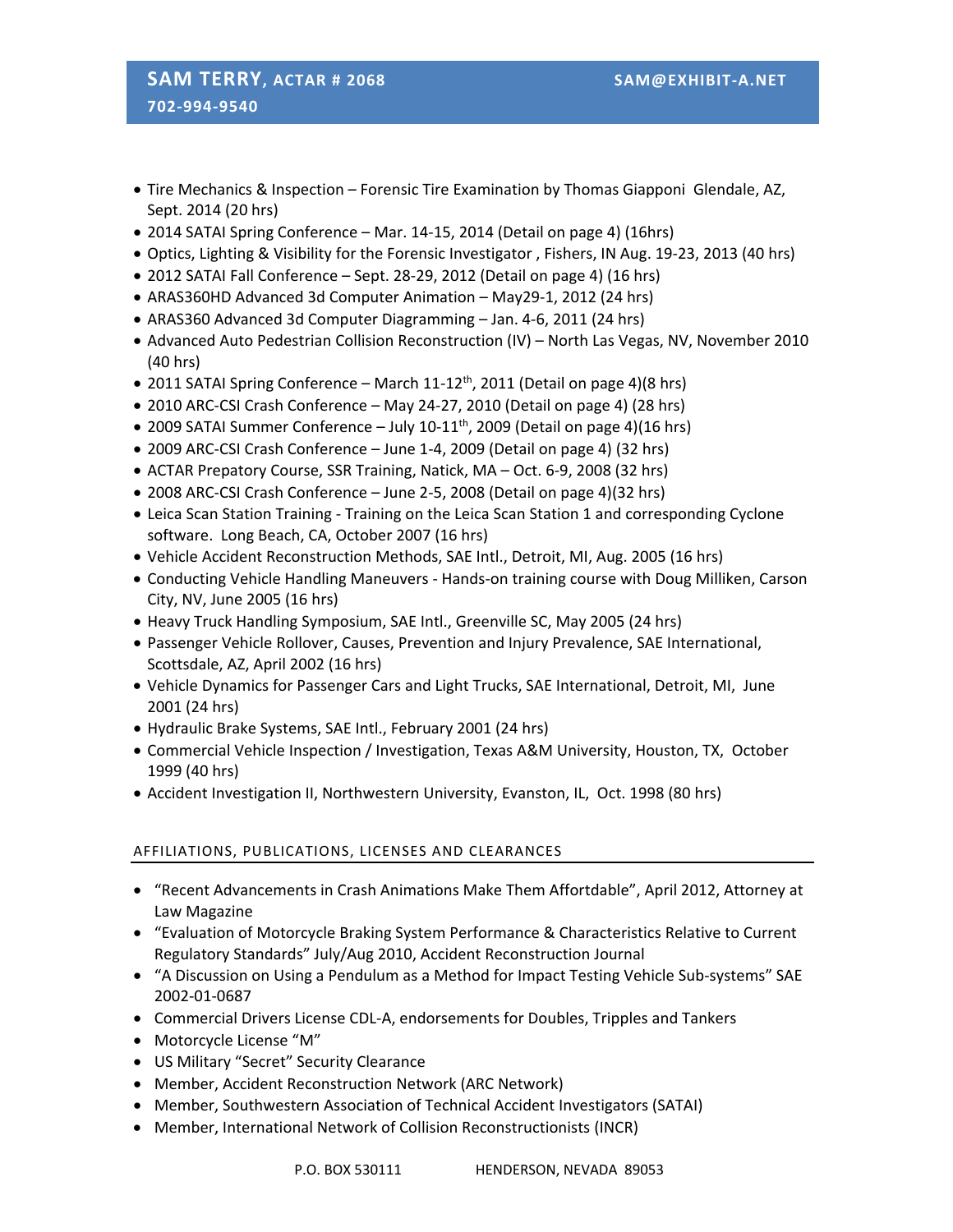### PROFESSIONAL WORK EXPERIENCE

# 2004 – PRESENT **OWNER / OPERATOR** – EXHIBIT‐A, LLC DBA CRASHTEAMS LAS VEGAS

Dedicated to providing high‐quality, high‐accuracy motor vehicle crash analysis in a timely and cost-effective manner. Perform manual and computer-aided accident reconstructions, speed/time/distance analysis, vehicle dynamics, product defect investigation and testing and causation‐avoidance prevention. Develop vehicle crush profiles for crush energy calculations. Accomplish line‐of‐sight determination. Locate and document exemplar vehicles. Utilize the latest technology to collect accident site geometric data and physical evidence for use in constructing detailed renderings of accident scenes and vehicle damage profiles for impact severity.

Perform full vehicle performance testing in accordance with SAE, FMVSS, ISO, FMCSR and ASTM for passenger car, light truck, heavy truck and motorcycle. Design custom tests suitable for replicating specific crash related events.

# 2000 – PRESENT **CONSULTANT / PROGRAM MANAGER** NEVADA AUTOMOTIVE TEST CENTER

Perform vehicle stability and handling evaluations including end‐limit maneuvers and roll‐over determination on passenger cars, light trucks and commercial vehicles. Analyze vehicle static and transient response through subjective and objective evaluations. Accomplish complete accident reconstructions including site and vehicle inspections, analysis, documentation and final reports. Responsible for proposal writing, test planning, instrumentation, testing, data processing, analysis and final reports for vehicle tests. Driver training instructor for 2 and 4‐ wheel drive light trucks and class 8 heavy trucks.

## 1997 – 2000 **ACCIDENT ANALYST** – VERIFACT CORPORATION

Conduct accident investigation and reconstruction through deciphering roadway evidence, electronic site surveys, vehicle damage inspections, accident diagrams, analysis and final reports. Accomplish analysis in the areas of: linear and rotational momentum, speed determination from tire marks and/or crush, work, force and speed change "delta‐V". Performed failure analysis including: structural, electrical, drive train and suspension. Performed static loading and dynamic impact tests on vehicles and components.

#### SYNOPSIS

Mr. Terry has extensive knowledge and experience in the areas of accident reconstruction and vehicle dynamics. He has been involved in the documentation, analysis, or reconstruction of over 1,000 vehicle accidents. His experience includes the most advanced methodology for line of sight, lighting & visibility & obstructed view studies, time and motion analysis, speed/distance analysis and rollovers. Mr. Terry has extensive vehicle knowledge with expertise in all vehicle systems including air & hydraulic brakes, lamps & lighting, suspension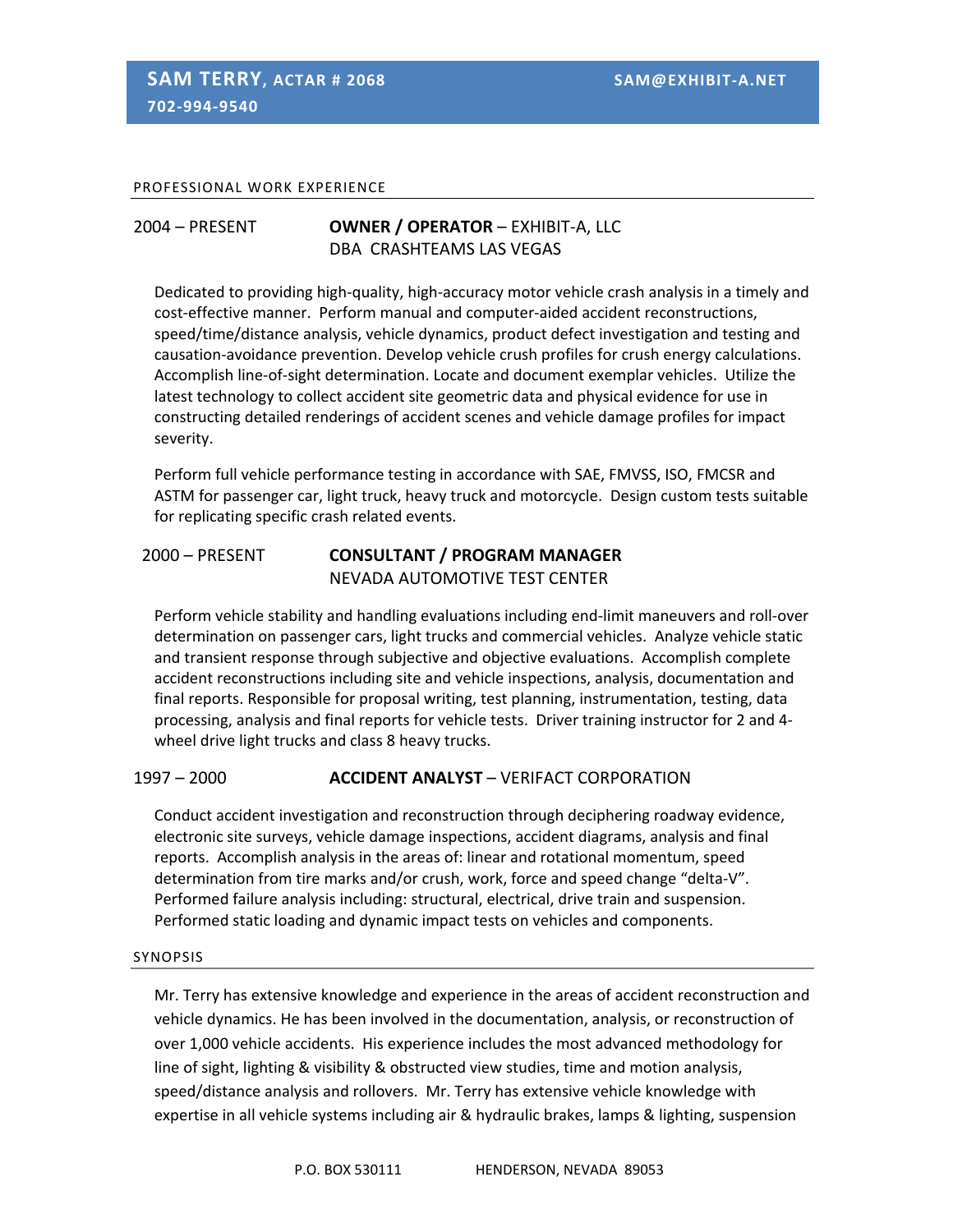design & handling & tire analysis. Additionally, he operates as vehicle dynamics consultant performing vehicle stability and handling maneuvers on passenger cars, light trucks and class 5, 6, 7 and 8 commercial trucks.

Mr. Terry has instructed numerous driver training classes for the Deparment of Homeland defense, US Marine Corps and the US Army including on and off-road handling and mobility classes on commercial and pre‐production vehicles. Additionally, Mr. Terry has instructed driver training classes for stability and handling of Class‐8 heavy‐trucks. Mr. Terry has personally conducted a multitude of dynamic vehicle tests related to vehicle braking, dynamics, ride quality and handling. An abbreviated list of tests conducted is detailed in page 5 of this CV.

## EDUCATION & TRAINING CURRICULUM DETAIL – SEMINARS & CONFERENCES

- **2018 Southwestern Association of Technical Accident Investigators (SATAI) Winter Crash Conference – Jan. 25‐27, 2018**
	- 1. Pedestrian Collision Reconstruction Mike DiTallo & Roger Barrette
	- 2. Traffic Signals Daniel Vomhoff III
	- 3. Low Speed Crash Analysis Bob Anderson
	- 4. Momentum Energy Restitution (MER) Analysis Billy Cox
	- **2017 SATAI Summer Conference – July 28‐29, 2017**
		- 1. Tires 102/Tire Forensics
			- 2. Forensic Mapping Using UAV's
			- 3. DVR Evidence: Documentation, Analysis and Preservation
- **2017 SATAI Spring Conference – Mar. 31‐Apr. 1, 2017**
	- 1. Motorcycle Collision Reconstruction Wade Bartlett
	- 2. Structural Crashworthiness & Finite Element Crash Simulation Russell Gish
	- 3. Ran off road crashes: When the driver doesn't stay on the straight & Narrow Brian Coon

#### **2016 SATAI Fall Conference ‐ Oct. 6‐8, 2016**

- 1. Documentation and Reconstruction of Night Time Accidents ‐ Jeff Suway
- 2. Drug Toxicology ‐ DPS Crime Lab
- 3. Bicycle Collision Reconstruction and Helmet Issues ‐ Gerald Bretting
- **2016 ARC‐CSI Crash Conference – May 23‐26, 2016**
	- 1. Comparison of IIHS driver & passenger‐side small overlap crash tests Becky Meuller
	- 2. Comparative Crash Analysis Using NHTSA NASS Crash Data & Other Sources Larry Wilson
	- 3. Scene and Vehicle Data Analysis to Evaluate Pre‐Crash Brake Application Rudy Limpert 4. 30? – Lenny Simpson
	- 5.When Do Airbags Deploy? W.R. Rusty Haight
	- 6. Lateral Acceleration Through a Curve, Real Measurements of Normal Drivers Tim Reust
	- 7. Evaluation of Wheel Impact in a Rollover Collision Through Simulation & Eric Deyerl
	- 8. Crash Reconstruction Case Studies Rich Yoder
	- 9. Safely Working Around Hybrids, Electric Vehicles & Newer Safety Systems Chris Gutierrez
- **2016 SATAI Spring Conference – Mar. 4‐5, 2016**
	- 1. Cleve Bare: Energy Dissipation in High Speed Frontal Collisions
	- 2. Clay Lawson: Child Seats Identifying Misuse & Failures
	- 3.Mike DiTallo & Tom Green: Faro 3D Laser Scanning and its Uses in Crash Reconstruction
	- 4.Mike DiTallo & Tom Green: Update on HVEDR Paccar & Hino Engines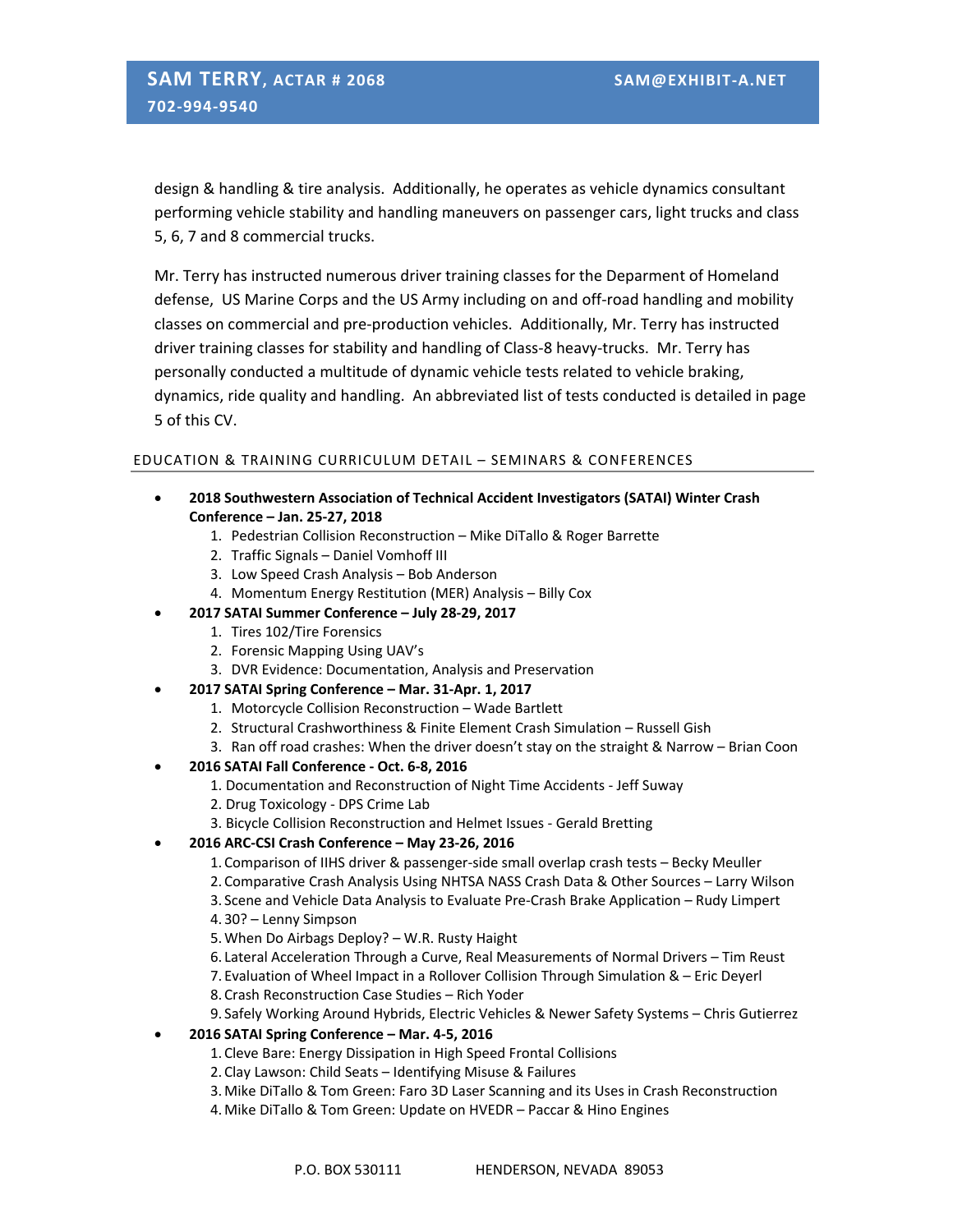# **SAM TERRY, ACTAR # 2068 SAM@EXHIBIT‐A.NET 702‐994‐9540**

5.Mike DiTallo & Tom Green: Review of Conservation of Energy, Speed from Damage, Delta‐V & Force Balance

- **2015 SATAI Fall Crash Conference – Sept. 10‐12, 2015**
	- 1.Jeff Muttart: Human Factors in Acceleration
	- 2. Frank Richardson: Compliance Crash Testing for NHTSA
	- 3.Wes Grimes: 3D Laser Scanning

#### **2015 SATAI Spring Conference – Mar. 13‐14, 2015**

- 1.John Daily: Practical Evidence Interpretation
- 2. Louis Peck: Motorcycles Fundamentals & Dynamics
- 3.Daniel Vomhoff III: Researching & Using Stiffness Values

#### **2014 SATAI Fall Conference – Sept. 25‐27, 2014**

- 1. Bruno Schmidt Applied Physics & Rotational Mechanics
- 2. Pat Donahue GM Ignitions & Related recalls
- 3.Don Stevens Rollover Accidents

#### **2014 SATAI Spring Conference – Mar. 14‐15, 2014**

- 1.Jeff Muttart Reconstructing a Nighttime Car Versus Pedestrian Crash
- 2. Interviewing Witnesses & Drivers
- 3.Jim Sobek Headlight Performance in Pedestrian Strikes

#### **2012 SATAI Fall Conference – Sept. 28‐29th, 2012**

- 1. Commercial Motor Vehicle Air Brake Systems
- 2. CMV Collision Investigations Methods & Myths

#### **2011 SATAI Spring Conference – March 11‐12th, 2011**

- 1. Rollover Reconstruction
- 2. Current Topics in Low Speed Reconstruction & Biomechanics

#### **2010 ARC‐CSI Crash Conference – May 24‐27, 2010**

- 1. Low Speed Crash Analysis
- 2. Motorcycle Accident Reconstruction
- 3. Commercial Motor Vehicle Forensic Inspection for the Reconstructionist
- 4. PDOF and Angle Development Over Time
- 5. Impact Speed and Post‐Collision Speedometer Readings
- 6. Conspicuity Sheeting, Retro Reflective Tape Wear
- 7. Accelerometers and other Devices used for Skid and other testing
- 8. GPS The Overlooked EDR
- 9. Using Motion Equations in Accident Reconstruction
- 10. Onstar & Automatic Crash Response
- 11.Find Speed and Acceleration from Video

#### **2009 SATAI Summer Conference – July 10‐11th, 2009**

- 1. MADYMO dummy simulation software for Accident Reconstruction
- 2. Biomechanical Analysis of Rollover Crashes
- 3. Seat Belts in Rollover Crashes

#### **2009 ARC‐CSI Crash Conference – June 1‐4, 2009**

- 1. Evaluating Nighttime Response
- 2. Optics, Lighting & Visibility for the Forensic Investigator
- 3. Estimation of Vehicle Speed & Trajectory Based on Video from a Vehicle‐Mounted Camera
- 4. Commercial Vehicle Dynamics Factors in Collision Reconstruction
- 5. Death Investigations & Their Psychological Effect on Police Officers and Reconstructionists
- 6. Accuracy of Critical Speed Formula (CSF) When Applied to Yaw Marks Leading to Rollovers of SUVs
- 7. Braking Efficiency of Motorcycles
- 8. A Common Sense Approach to Explaining Real World Acceleration Values
- 9. Human Factors Testing
- 10.Air Brake Fundamentals & Advanced Technology plus Air Brake Performance